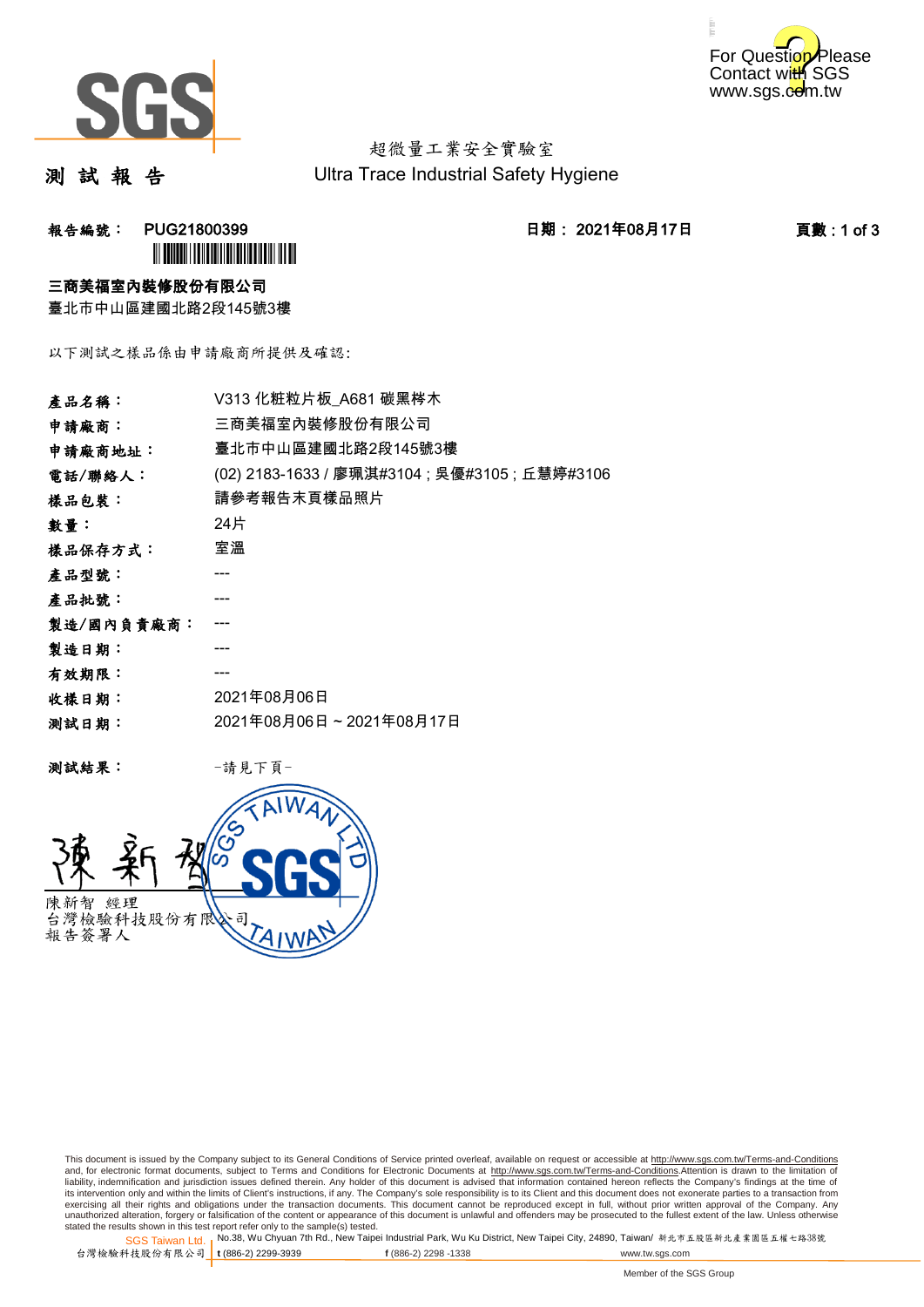

### 超微量工業安全實驗室 Ultra Trace Industrial Safety Hygiene

測 試 報 告

## **報告編號: PUG21800399 日期: 2021年08月17日 頁數:2 of 3 `**

### 三商美福室內裝修股份有限公司

臺北市中山區建國北路2段145號3樓

#### 測試結果:

| 測試項目      | CAS NO.       | 测試方法                                | 測試<br>結果 | 定量/偵測<br>極限 | 單位   |
|-----------|---------------|-------------------------------------|----------|-------------|------|
| 甲醛釋出量-平均值 | $50 - 00 - 0$ | ┃本測試參考CNS2215,以分光光度計<br>(UV/VIS)檢測。 | 0.659    | 0.0290      | mg/L |
| 甲醛釋出量-最大值 | $50 - 00 - 0$ | ┃本測試參考CNS2215,以分光光度計<br>(UV/VIS)檢測。 | 0.659    | 0.0290      | mg/L |

備註:

1.測試報告僅就委託者之委託事項提供測試結果,不對產品合法性做判斷。

2. 本測試報告之所有檢驗內容,均依委託事項執行檢驗,如有不實,願意承擔完全責任。

3. 本報告不得分離,分離使用無效。

4.若該測試項目屬於定量分析則以「定量極限」表示;若該測試項目屬於定性分析則以「偵測極限」表示。

5.低於定量極限/偵測極限之測定值以「N.D.」或「 陰性」表示。微生物測試低於定量極限以「<定量極限值」表示。

6.甲醛釋出量:

| 記號 | 甲醛釋出量平均值 | 甲醛釋出量最大值 |
|----|----------|----------|
|    | $0.3$ 以下 | $0.4$ 以下 |
| F, | $0.5$ 以下 | $0.7$ 以下 |
| ຼ  | $1.5$ 以下 | $2.1$ 以下 |

 $-$  FND $-$ 

SGS Taiwan Ltd. 1 stated the results shown in this test report refer only to the sample(s) tested.<br>Stated the results shown in this test report refer only to the sample(s) tested.

台灣檢驗科技股份有限公司

**t** (886-2) 2299-3939 **f** (886-2) 2298 -1338 www.tw.sgs.com

This document is issued by the Company subject to its General Conditions of Service printed overleaf, available on request or accessible at http://www.sgs.com.tw/Terms-and-Conditions and, for electronic format documents, subject to Terms and Conditions for Electronic Documents at http://www.sgs.com.tw/Terms-and-Conditions.Attention is drawn to the limitation of liability, indemnification and jurisdiction issues defined therein. Any holder of this document is advised that information contained hereon reflects the Company's findings at the time of<br>its intervention only and within t exercising all their rights and obligations under the transaction documents. This document cannot be reproduced except in full, without prior written approval of the Company. Any<br>unauthorized alteration, forgery or falsifi